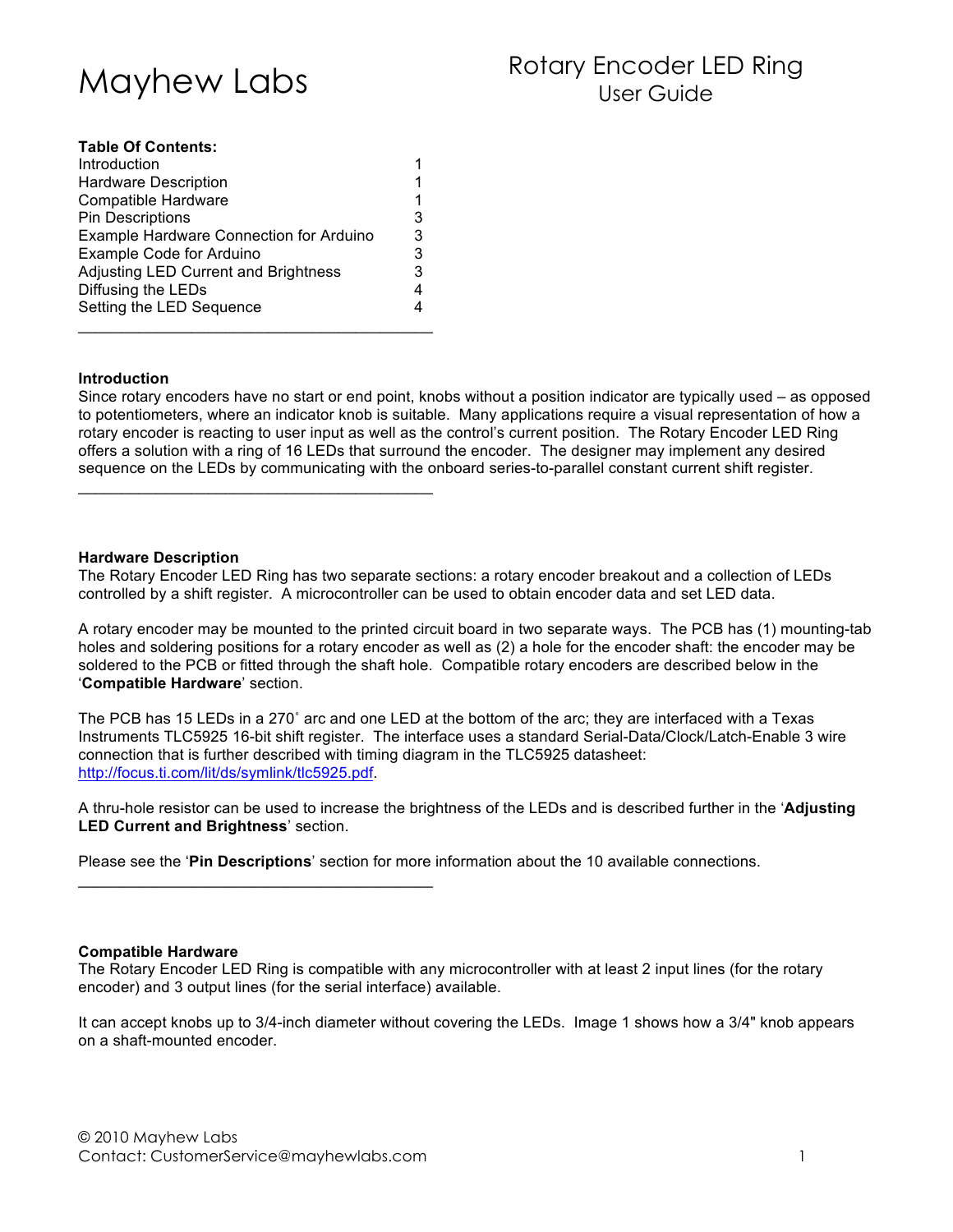# Mayhew Labs Rotary Encoder LED Ring User Guide



## **Image 1: Rotary Encoder LED Ring with a 3/4-inch knob**

The Rotary Encoder LED Ring is compatible with many rotary encoders; encoders that have either a compatible footprint or shaft diameter (7mm or less) may be used. The PCB is capable of encoders with or without a push switch. Table 1 lists a small set of compatible thru-hole encoders and Figure 1 shows the PCB footprint to consult Franchi Parre There is a

# Table 1: Partial List of Compatible Devices

| <b>Brand</b>  | <b>Models</b>                     |
|---------------|-----------------------------------|
| Alpha         | 318ENC Series                     |
| Alps          | EC11, EC12                        |
| <b>Bourns</b> | PEC11, PEC12, PEL12, PES12, PEC16 |
| <b>CTS</b>    | 290 Series                        |
| Panasonic     | <b>EVE Series</b>                 |
| Sparkfun      | <b>SKU: COM-09117</b>             |

## **Figure 1: PCB Footprint for Compatible Rotary Encoders**



Image Credit: Bourns PEC11 Datasheet

DIMENSIONS: MM

 $\mathcal{L}_\text{max}$  , where  $\mathcal{L}_\text{max}$  , we are the set of the set of the set of the set of the set of the set of the set of the set of the set of the set of the set of the set of the set of the set of the set of the set of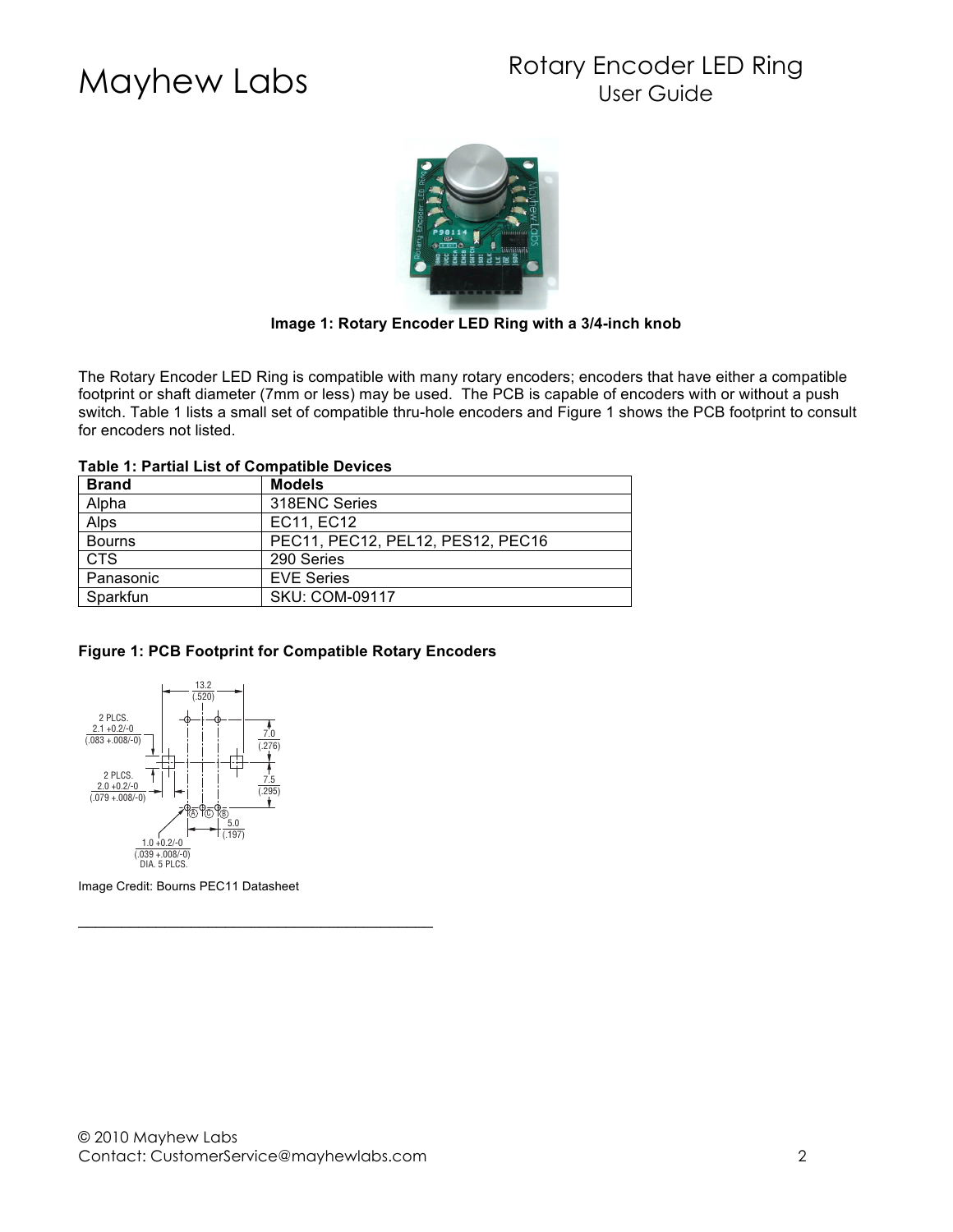### **Pin Descriptions**

| Pin             | <b>Description</b>                                  | <b>Section</b>    |  |
|-----------------|-----------------------------------------------------|-------------------|--|
| <b>GND</b>      | Ground, zero voltage reference                      |                   |  |
| <b>VCC</b>      | 3 to 5.5 Volts (Yellow, Green, Red LED models)      | Power             |  |
|                 | ** BLUE LED model requires 3.6 to 5.5 Volts **      |                   |  |
| <b>ENCA</b>     | <b>Rotary Encoder A Terminal</b>                    |                   |  |
| <b>ENCB</b>     | <b>Rotary Encoder B Terminal</b>                    | Rotary<br>Encoder |  |
| <b>SWTCH</b>    | <b>Rotary Encoder Switch</b>                        |                   |  |
| <b>SDI</b>      | Serial Data Input                                   |                   |  |
| <b>CLK</b>      | Clock                                               |                   |  |
| LE.             | Latch Enable                                        | <b>TLC5925</b>    |  |
| OE (Active Low) | Output Enable; tie to ground for constant operation |                   |  |
| <b>SDO</b>      | Serial Data Output - for daisy chaining units       |                   |  |
|                 |                                                     |                   |  |

### **Example Hardware Connection for Arduino:**

The following is an example of how the Rotary Encoder LED Ring might be connected to an Arduino. The example code listed below follows this set of connections.



| <b>Rotary Encoder LED</b><br><b>Ring Pin</b> | <b>Arduino Pin</b> |
|----------------------------------------------|--------------------|
| <b>GND</b>                                   | <b>GND</b>         |
| <b>VCC</b>                                   | 5V                 |
| <b>ENCA</b>                                  | 8 (Digital)        |
| <b>ENCB</b>                                  | 9 (Digital)        |
| <b>SWTCH</b>                                 | 10 (Digital)       |
| <b>SDI</b>                                   | 2 (Digital)        |
| <b>CLK</b>                                   | 3 (Digital)        |
| LE                                           | 4 (Digital)        |
| OE (Active Low)                              | <b>GND</b>         |
| SDC                                          | Not connected      |

### **Example Code for Arduino:**

Three examples of how the Rotary Encoder LED Ring might be used can be found in the Arduino example code available at: www.mayhewlabs.com/products/rotary-encoder-led-ring

If an Arduino is not the desired target device, the example code gives enough detail to outline the procedures necessary to implement an interface on other programmable devices.

### **Adjusting LED Current and Brightness:**

 $\mathcal{L}_\text{max}$  , where  $\mathcal{L}_\text{max}$  , we are the set of the set of the set of the set of the set of the set of the set of the set of the set of the set of the set of the set of the set of the set of the set of the set of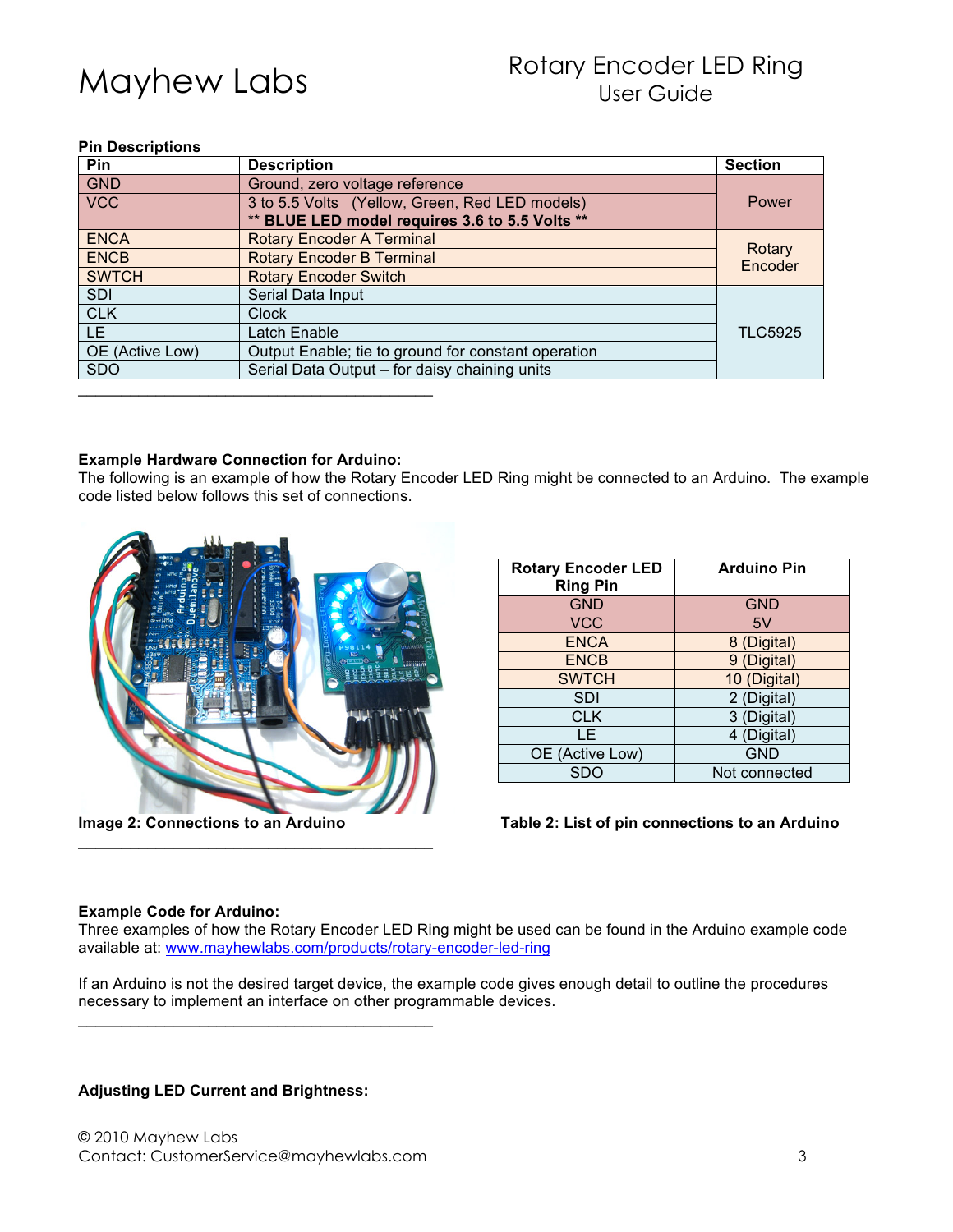# Mayhew Labs Rotary Encoder LED Ring User Guide

The Rotary Encoder LED Ring ships with dim LEDs so the end user may increase the brightness to a level appropriate for the application. The current to each of the 16 LEDs is constant and is set per the TLC5925 datasheet. A surface mount 22kΩ resistor is provided and a parallel thru-hole resistor may be added to increase the brightness by lowering the resistance. Please reference Equation 1 and Figure 2 to set the current output to the LEDs. Using a parallel resistance calculator like http://www.sengpielaudio.com/calculator-paralresist.htm or Equation 2 can help determine what resistor value to use for the thru-hole resistor. With the surface mount 22kΩ resistor, the output current is set to about 1mA. Adding a 1kΩ resistor thru-hole will increase the LED brightness to their highest setting. **Operating Principles** USer Guide<br>
USer Guide<br>
We with the mean of the 16 LEDs is constant and is set performed to each of the 16 LEDs is constant and is set proton<br>
The propose constant and a parallel thru-hole resistor may<br>
tracted a set perfo their highest setting. While it is less than  $\mathcal{L}_1$  and between  $\mathcal{L}_2$  and between ICs is less than  $\mathcal{L}_2$  is less than  $\mathcal{L}_3$  and between ICs is less than  $\mathcal{L}_3$  and between ICs is less than  $\mathcal{L}_4$  and

A potentiometer or voltage controlled resistor may also be used to adjust the brightness on the fly. Care must be taken to not increase the current beyond the capability of the LEDs (20mA to 30mA max).

### **Equation 1: Current Output to Each LED**  $t_{\text{equation}}$  is current output in the saturation region of  $1.91V$

$$
I_{OUT} = \frac{1.21V}{R_{ext}} \times 18
$$



Figure 2: Relationship between I<sub>OUT</sub> and R<sub>EXT</sub>

 $\mathcal{L}_\text{max}$  , where  $\mathcal{L}_\text{max}$  , we are the set of the set of the set of the set of the set of the set of the set of the set of the set of the set of the set of the set of the set of the set of the set of the set of

 $\mathcal{L}_\text{max}$  , where  $\mathcal{L}_\text{max}$  , we are the set of the set of the set of the set of the set of the set of the set of the set of the set of the set of the set of the set of the set of the set of the set of the set of

## **Equation 2: Parallel Resistance Total (Surface Mount and Thru-Hole)**

$$
R_{ext} = \frac{R_1 \times R_2}{R_1 + R_2}
$$

### **Diffusing the LEDs:**

Some applications may require LEDs that have more uniform lighting or appear more as an indicator than a light source. Sanding the clear lens of the LEDs, roughening it up to create a diffused lens can accomplish this. 400 grit sand paper or similar works well.

### **Setting the LED Sequence:**

There are primarily two methods to create an LED sequence to be outputted to the shift register. The first, and easiest, is to create a sequence of 'images' that will be stepped through as the encoder is rotated. The second is to use bitwise operations (AND, OR, XOR) to build and modify the 'image' that is currently on the LEDs. This method is how the example code turns on the bottom LED while not changing the current image otherwise.

**Image Credit: Texas Instruments TLC5925 Datasheet**